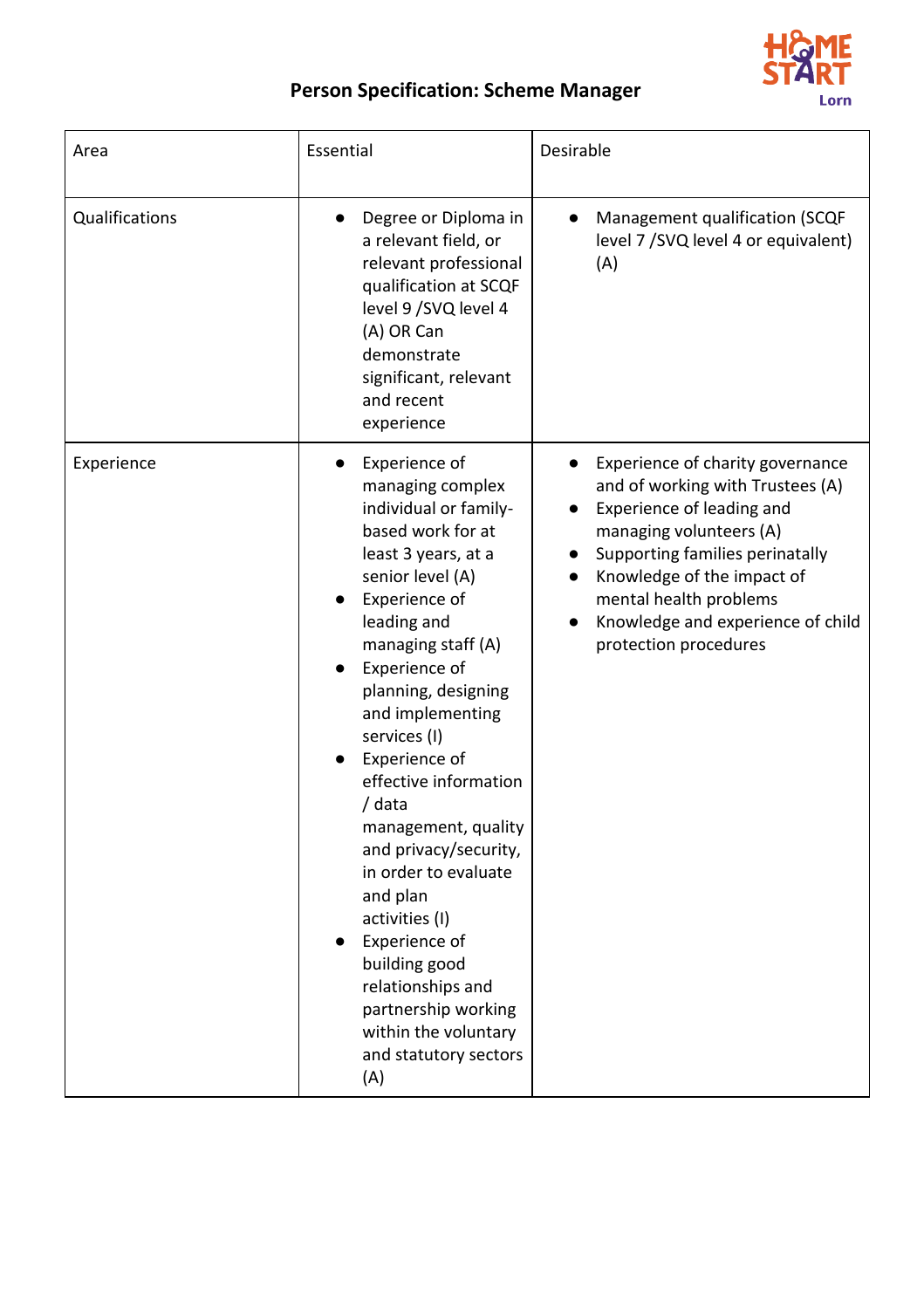| Leadership | Demonstrates<br>compassionate,<br>value-based<br>approach,<br>enthusiasm and<br>drive, and manages<br>and develops own<br>personal<br>impact on others (I)<br>Ability to lead<br>$\bullet$<br>creative, innovative<br>practice and to<br>implement strategic<br>planning (I)<br>Commitment to, and<br>$\bullet$<br>experience of,<br>promoting diversity<br>and anti<br>discriminatory<br>practice (I)                                                                                                                                        | Coaching and mentoring skills (A)<br>Working to support the Board of<br><b>Trustees</b>                                                                                                                                           |
|------------|-----------------------------------------------------------------------------------------------------------------------------------------------------------------------------------------------------------------------------------------------------------------------------------------------------------------------------------------------------------------------------------------------------------------------------------------------------------------------------------------------------------------------------------------------|-----------------------------------------------------------------------------------------------------------------------------------------------------------------------------------------------------------------------------------|
| Knowledge  | Knowledge of Third<br>$\bullet$<br>Sector working and<br>developing effective<br>partnerships with<br>statutory sector(I)<br>Knowledge of<br>Getting It Right for<br><b>Every Child</b><br>(GIRFEC) and<br>relevant<br>legislation for<br>children<br>and families(I)<br>Knowledge of<br>$\bullet$<br>services and issues,<br>including<br>child protection<br>relevant to the<br>needs of children<br>and families(I)<br>Knowledge of the<br>$\bullet$<br>impact of Adverse<br>Childhood<br>Experience<br>and Trauma related<br>practice (I) | Knowledge of motivational<br>$\bullet$<br>interviewing techniques<br>Local knowledges of family<br>support in the Helensburgh area<br>Experience of Home-Start support<br>Knowledge and understanding of<br>the Faslane Community |